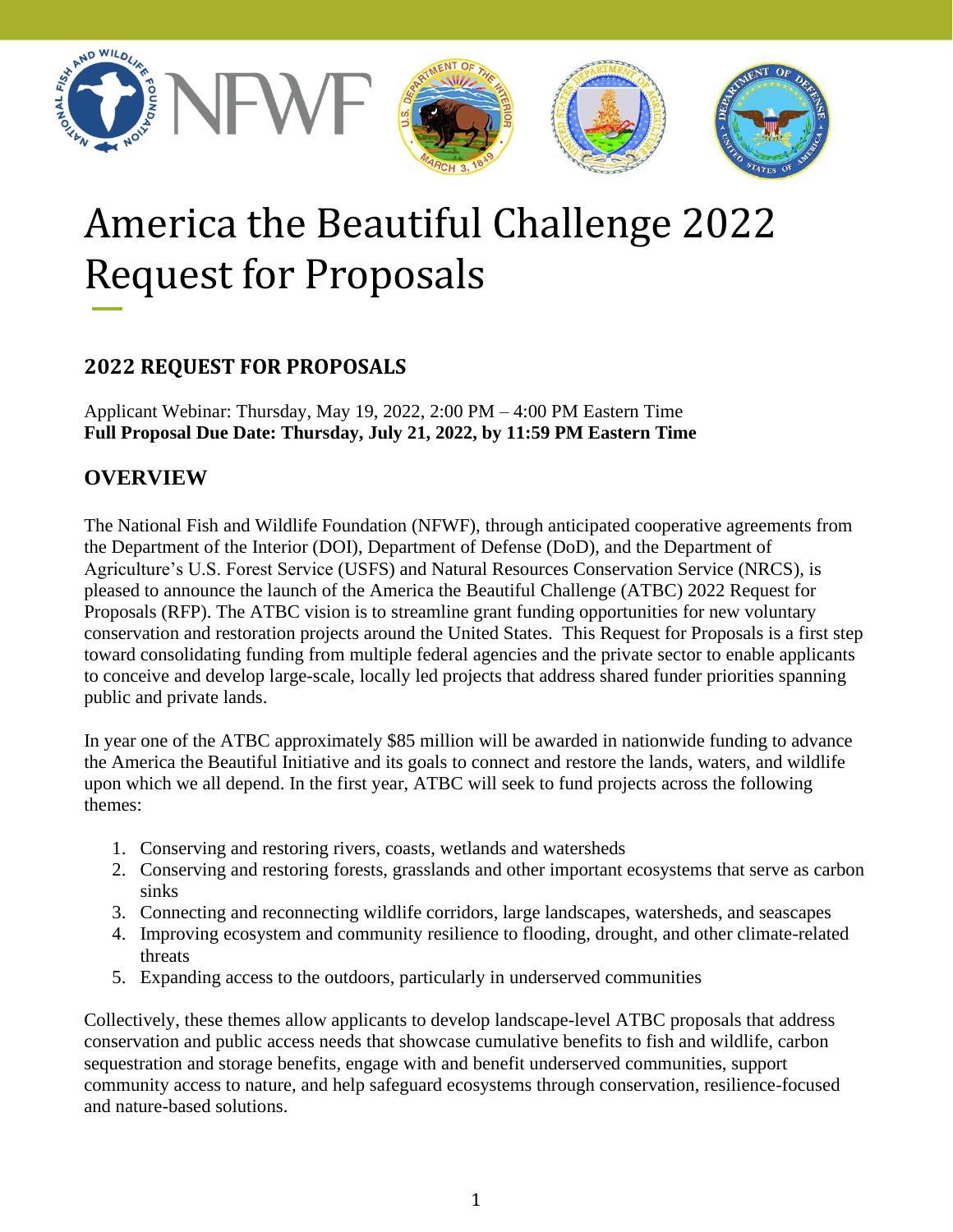Projects funded through the ATBC will advance the principles underlying the America the Beautiful Initiative, as described in the [Conserving and Restoring America the Beautiful](https://www.doi.gov/sites/doi.gov/files/report-conserving-and-restoring-america-the-beautiful-2021.pdf) Report:

- 1. Pursue a collaborative and inclusive approach to conservation
- 2. Conserve America's lands and waters for the benefit of all people
- 3. Support locally led and locally designed conservation efforts
- 4. Honor Tribal sovereignty and support the priorities of Tribal nations
- 5. Pursue conservation and restoration approaches that create jobs and support healthy communities
- 6. Honor private property rights and support the voluntary stewardship efforts of private landowners and fishers
- 7. Use science as a guide
- 8. Build on existing tools and strategies with an emphasis on flexibility and adaptive approaches

# **GEOGRAPHIC FOCUS**

ATBC is a nationwide program. Projects throughout the U.S., U.S. territories, and Tribal Nations are eligible for funding. Projects can be on public lands, Tribal lands, and private lands, and ideally span multiple landownership boundaries. Locations will be prioritized where projects are guided by existing conservation plans as well as the program priorities listed below.

# **PROGRAM PRIORITIES**

ATBC will prioritize proposals that implement voluntary large-scale, on-the-ground conservation activities or otherwise lead to on-the-ground implementation through capacity building, community engagement, planning, and project design. The overarching goal is to advance existing landscape conservation plans and/or propose to knit together a diverse stakeholder partnership that develops and/or implements new conservation plans. As part of this, projects should address priority species and/or habitat conservation actions identified in existing plans or other species recovery or conservation plans.<sup>1</sup> Projects that are informed by Indigenous Traditional Knowledge (ITK) and promote Tribal costewardship are also encouraged.

<sup>1</sup> Examples of existing conservation or recovery plans include NFWF'[s Conservation Landscapes;](https://www.nfwf.org/strategies-results/business-plans) [Migratory Bird Joint Ventures](https://fws.gov/partner/migratory-bird-joint-ventures) and their plans such as the [Saltmarsh Sparrow Conservation Plan;](https://acjv.org/saltmarsh-sparrow-plan/) Western Association of Fish and Wildlife Agencies (WAFWA) [Sagebrush](https://wafwa.org/sagebrush-conservation-strategy/)  [Conservation Strategy;](https://wafwa.org/sagebrush-conservation-strategy/) NRCS Working Lands for Wildlife Conservation Frameworks fo[r Great Plains](https://www.wlfw.org/assets/greatPlainsFramework.pd) an[d Sagebrush,](https://www.wlfw.org/assets/sagebrushFramework.pdf) Bobwhite Quail and Gopher Tortoise; Collaborative Landscape Conservation Designs such as [Southeast Conservation Adaptation Strategy](http://secassoutheast.org/) an[d Nature's](http://www.naturesnetwork.org/data-tools/landscape-conservation-design/)  [Network;](http://www.naturesnetwork.org/data-tools/landscape-conservation-design/) state-driven conservation efforts such as **State Wildlife Actions Plans**, [Coastal Master Plans,](https://coastal.la.gov/our-plan/2023-coastal-master-plan/) and the State Action Plans for Big [Game Migrations;](https://www.nfwf.org/programs/rocky-mountain-rangelands/improving-habitat-quality-western-big-game-migration-corridors-and-habitat-connectivity/state-action-plans) [Tribal Conservation Priorities;](https://www.nafws.org/) and local collaboratives such as th[e Black-foot Challenge,](https://blackfootchallenge.org/) [the Great Lakes Indian Fish](http://glifwc.org/)  [and Wildlife Commission,](http://glifwc.org/) [Crown of the Continent Landscape Conservation Design,](https://www.crownmanagers.org/landscape-conservation-design) [Salmon Superhighway,](http://www.salmonsuperhwy.org/) [Sacramento Valley Salmon](http://sacramentovalley.org/home/salmon/)  [Recovery Program,](http://sacramentovalley.org/home/salmon/) [Southeast Conservation Blueprint,](https://secassoutheast.org/blueprint) and DoD'[s Sentinel Landscapes.](https://sentinellandscapes.org/) Similarly, applicants should incorporate sciencebased tools and data into their proposal where applicable. Examples include the USFS's [Watershed Condition Classification \(WCC\)](https://www.fs.fed.us/biology/resources/pubs/watershed/maps/watershed_classification_guide2011FS978.pdf) and Terrestrial Condition Assessment (TCA), [Nature's Network Conservation Design,](http://www.naturesnetwork.org/data-tools/landscape-conservation-design/) and WAFWA'[s Crucial Habitat Assessment Tool](https://wafwa.org/initiatives/chat/) (CHAT). This list is not exhaustive, but rather indicative of the types of plans and strategies that can be integrated into proposals.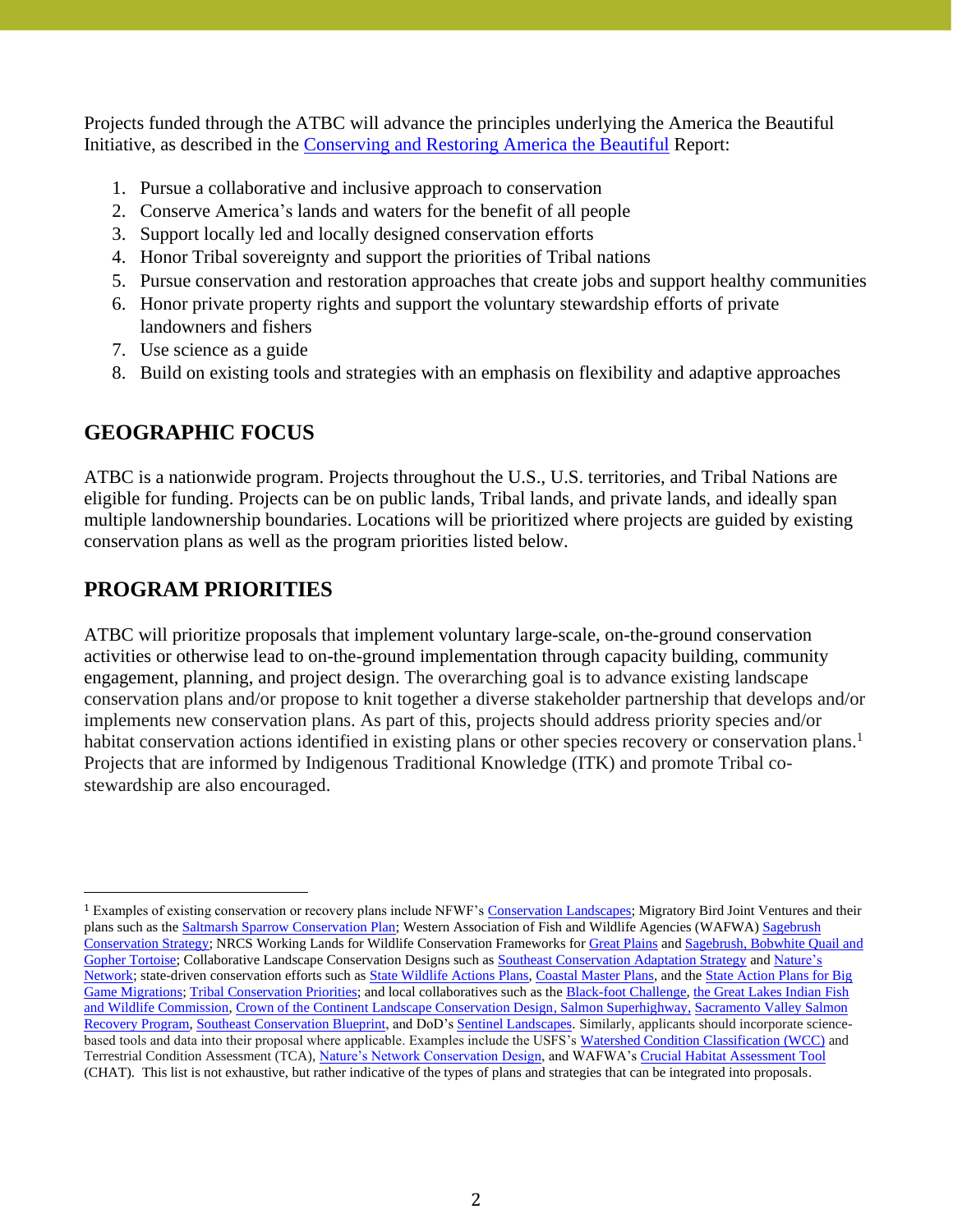Competitive proposals will increase interagency and intergovernmental collaboration and address more than one of the program priorities below.

- **Benefit At-Risk Fish, Wildlife, and Plant Species.** Conserve and restore habitat to improve ecosystem function and biological diversity, as identified by conservation plans, ITK, or emerging information for priority fish, wildlife, and/or plant resources, such as threatened and endangered species, species of greatest conservation need (including game species).
- **Expand Habitat Connectivity.** Conserve and restore priority habitat and stopover areas along key migratory routes; conserve, restore or improve fish passage; conserve or restore lands and/or waters that are critical to habitat connectivity; or expand and enhance wildlife corridors that contribute to larger-scale conservation efforts (e.g., removing and right-sizing culverts, removing encroaching trees from grassland and sagebrush ecosystems, rehabilitating areas damaged by fire, treating exotic/invasive vegetation to improve habitat values, or voluntary conservation easements to strengthen habitat connectivity.).
- **Provide a Range of Ecosystem Services.** Demonstrate and quantify a range of ecosystem services restored (e.g., improving stream flow for aquatic resources, watershed health, carbon sequestration, restoration of Tribal subsistence resources).
- **Strengthen Ecosystem and Community Resilience.** Conserve and restore natural systems that help ecosystems and/or communities respond to, mediate, and recover from disturbances such as floods, wildfire, drought (e.g., enhancing a wetland to improve coastal resilience, invasive species prevention or removal to reduce wildfire risk, restoring fire resilient stand structure and species composition in fire prone forests, water conservation to address drought, expansion of wetlands to protect from flooding, grassland restoration to promote natural prairie ecosystems).
- **Expand Public and Community Access to Nature.** Create, improve, or expand opportunities for public access and recreation, in particular for underserved communities that lack access to the outdoors, in a manner consistent with the ecological needs of fish and wildlife habitat. Projects should be conducive to high-quality recreational experiences, such as biking, birding, boating, fishing, hiking, outdoor education, cultural activities, hunting and wildlife viewing. Projects should be predominantly nature-based in application. Hard infrastructure, such as, parking lots and visitor center amenities, are not eligible under this funding opportunity.
- **Engage Local Communities.** Applicants are encouraged to develop projects that incorporate outreach to communities, particularly underserved communities in accordance with the Administration's Justice40 initiative, foster community engagement, and pursue collaboration with farmers, ranchers, Tribal Nations, states or other land managers to produce measurable conservation benefits. When possible, projects should be developed through community input and co-design processes, and incorporating ITK when possible. Additionally, projects should engage community-level partners (e.g., municipalities, NGOs, community organizations), as appropriate, to help design, implement, and maintain projects to secure maximum benefits for communities, maintenance, and sustainability post-grant award.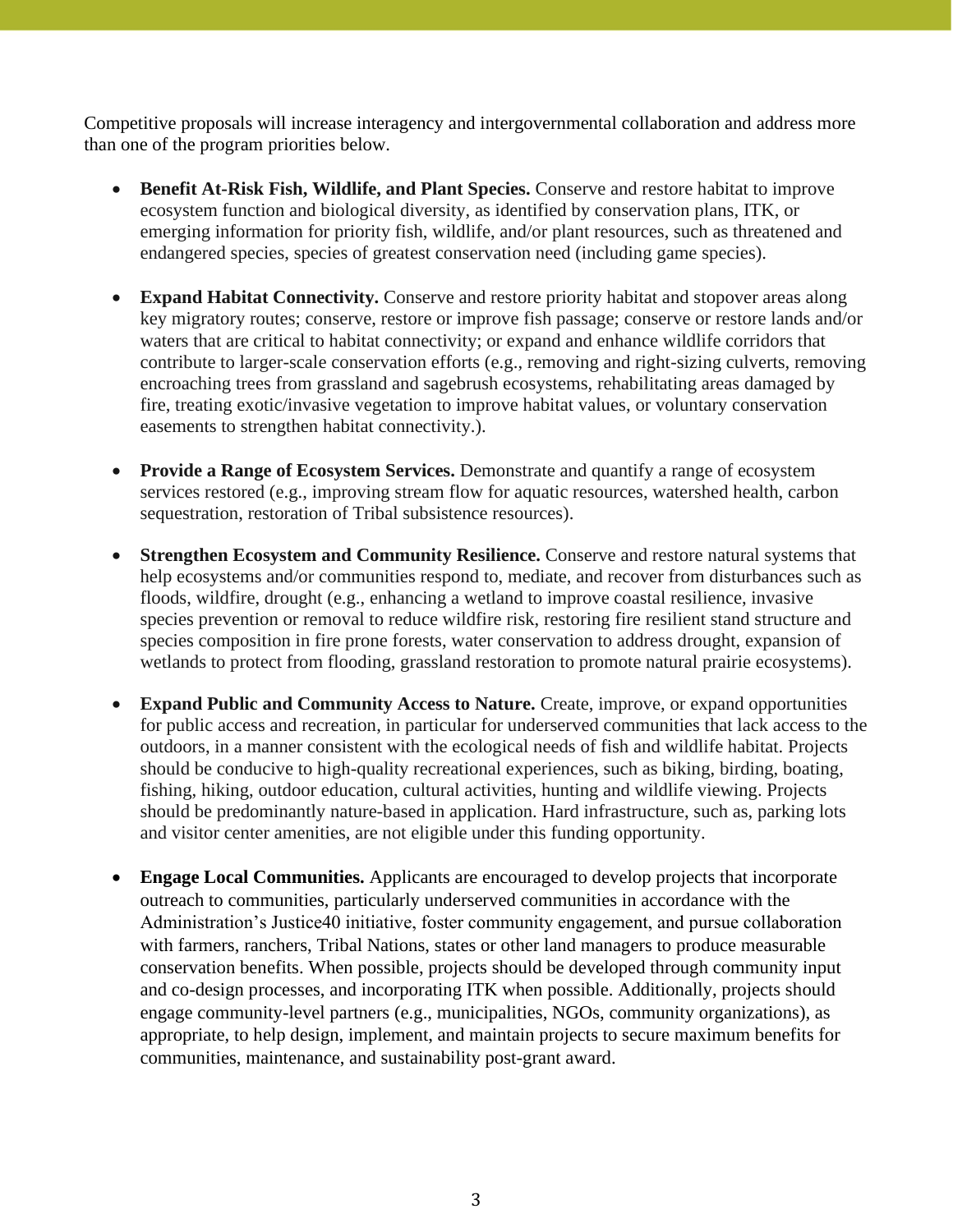- **Support Tribally Led Conservation and Restoration Priorities.** Consistent with the Administration's commitment to honoring Tribal sovereignty and advancing equity for Indigenous people, applicants are encouraged to prioritize projects that uplift Tribal and Indigenous-led efforts. These efforts may include but are not limited to Tribal co-stewardship of federal or other lands, restoration of Tribal homelands, access to and/or restoration of sacred sites, and elevation of ITK.
- **Contribute to Local or Tribal Economies.** Implement conservation projects that, as a cobenefit, directly contribute to local economies and underserved communities. For example, projects could help expand tourism or recreational economies, promote regenerative agriculture, or contribute to working lands and/or community or Tribal forestry. Applicants are encouraged to estimate the economic benefits that are expected because of the project (e.g., number of jobs sustained or created).
- **Contribute to Workforce Development:** Develop the next generation of conservation professionals, including through support for national service, youth, and conservation corps engaged in conservation and climate-related work. Projects that develop the restoration workforce, in particular with AmeriCorps and 21<sup>st</sup> Century Conservation Service Corps programs, are encouraged.

# **PROJECT METRICS**

All applications will be completed in NFWF's online Easygrants system. To better gauge progress on individual grants and to ensure greater consistency of project data provided by multiple grants, the Easygrants application includes a list of standard metrics options for describing project impacts and reporting outcomes. We ask that applicants select **only the most relevant** metrics associated with the landscape level work being proposed from this list for their project (program metrics are shown in Appendix 1). If you think an applicable metric has not been provided, please contact Rachel Dawson [\(Rachel.Dawson@nfwf.org\)](mailto:Rachel.Dawson@nfwf.org) or Sydney Godbey [\(Sydney.Godbey@nfwf.org\)](mailto:Sydney.Godbey@nfwf.org) to discuss acceptable alternatives.

## **FUNDING AVAILABILITY, GRANT CATEGORIES, AND MATCH**

Approximately \$85 million will be available for 2022, with four categories of grants, of which ATBC expects to award at least 10% for Tribal grants and 3% to U.S. territories. Funding is being provided to NFWF through cooperative agreements, or similar mechanisms, that allow for agency participation. **Funding in this RFP is contingent upon final execution of the agency awards to NFWF**. Please also refer to the specific Department/Agency level funding priorities found in Appendix 2:

1. **States, Territories, and Tribal Implementation Grants:** Grants ranging from \$1 million to \$5 million will be awarded to states, U.S. territories and Tribal-affiliated organizations and governments to implement projects that address the program priorities on public, Tribal, and/or private lands. Landscape scale restoration requests beyond \$5 million may be considered on a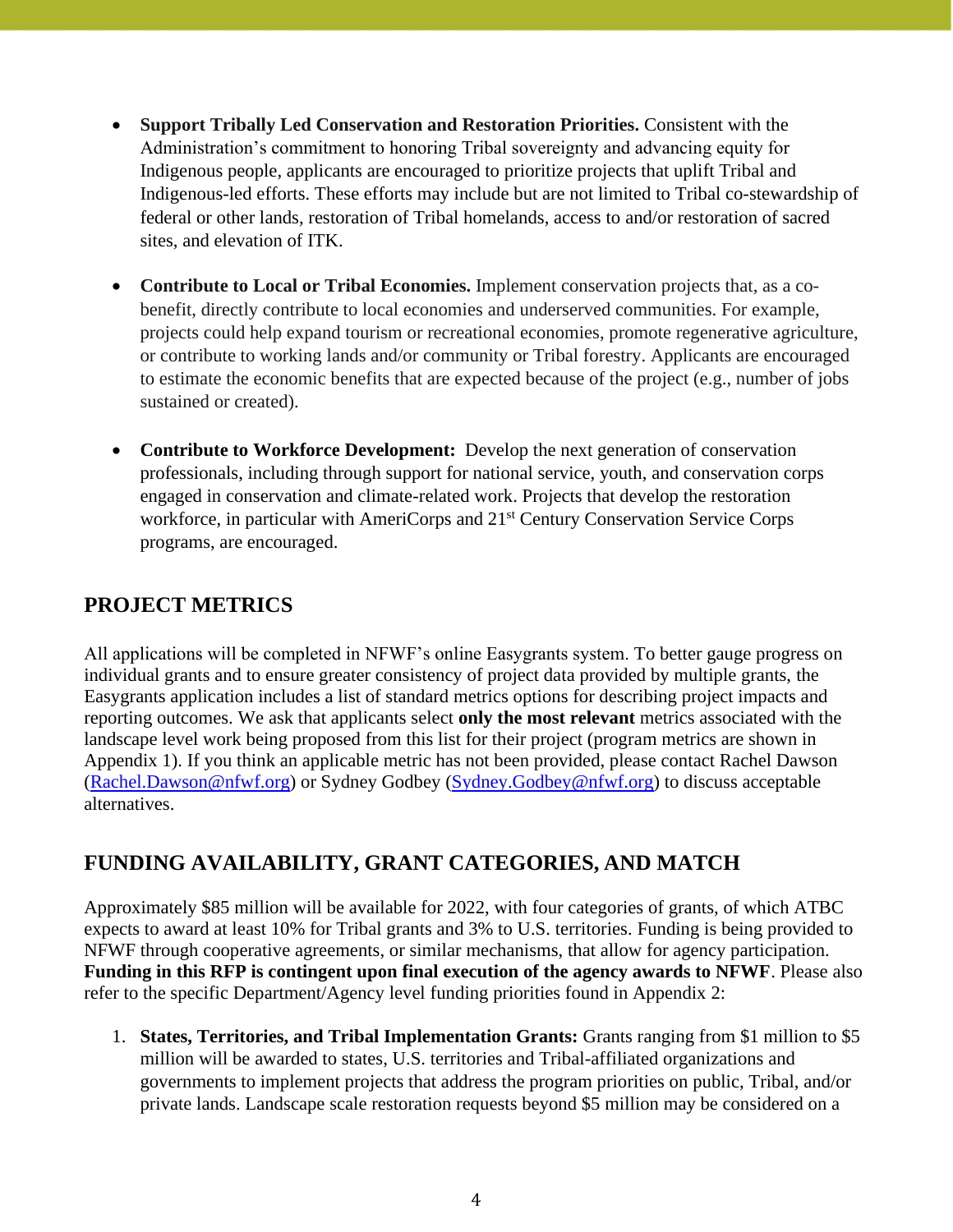case-by-case basis. Please contact NFWF program staff to discuss. Projects should be completed within four years of award and partnerships with NGOs and localities through subawards are encouraged.

- a. Grants under this category are contingent upon awards by DOI
- 2. **Planning, Collaboration and Engagement for States, Territories and Tribes:** Grants of \$200,000 to \$1,000,000 will be awarded to states, U.S. territories, Tribal governments, and Tribal-affiliated organizations for projects that enhance local capacity to implement future onthe-ground actions through community-based assessments, partnership building, planning, project design, and other technical assistance-oriented activities. Projects in this category should include multiple partners, be at a significant scale for the landscape/watershed/seascape, clearly demonstrate how efforts will lead to implementation projects, and be completed within approximately one year of award.
	- a. Grants under this category are contingent upon awards by DOI
- 3. **Grants to Buffer and Benefit Public Lands:** Grants ranging from \$250,000 to \$1.5 million will be awarded for projects that result in direct, on-the-ground conservation actions that benefit National Forests and DoD facilities. Projects should be targeted toward outcomes identified in a conservation implementation plan and should be completed within two to four years of award. DoD funds will be prioritized to [Sentinel Landscapes](https://sentinellandscapes.org/) or areas that advance the military mission (e.g., the Pacific region or directly supporting an installation) and projects must be in the vicinity of or ecologically related to a DoD installation or range. DoD funds may not be used for work directly on military lands. USFS funds will support invasive species detection, prevention, and treatments benefiting USFS lands, as well as collaboratively-developed fish passage and water quality projects on Federal and Tribal lands.
	- a. Grants under this category are contingent upon awards by DoD and USFS
- 4. **Private Forests, Rangeland and Farmland Grants**: Grants ranging from \$200,000 to \$500,000 will support outreach and engagement with private landowners to advance voluntary conservation efforts on working lands that align with the NRCS [Working Lands for Wildlife](https://www.wlfw.org/)  [Framework](https://www.wlfw.org/) (e.g. sagebrush, grasslands, bobwhite quail, northeast turtles, golden-winged warbler). Projects should be completed in two to three years.
	- a. Grants under this category are contingent upon awards by NRCS

The ATCB program is expected to have an annual application cycle.

**Project Period**: Anticipated completion time for funded projects typically will be 12-18 months for community engagement and design projects and 24–48 months for implementation projects following finalization of a grant agreement. Projects that can be implemented faster and at scale are preferred. Significant progress with project implementation is expected to be achieved in year one, including interim deliverables. Project start and end dates should define the period during which all proposed work is accomplished, all requested funds are spent, and all matching funds are spent or applied. Recipients of design projects awarded through this round of ATBC are encouraged to apply for implementation-ready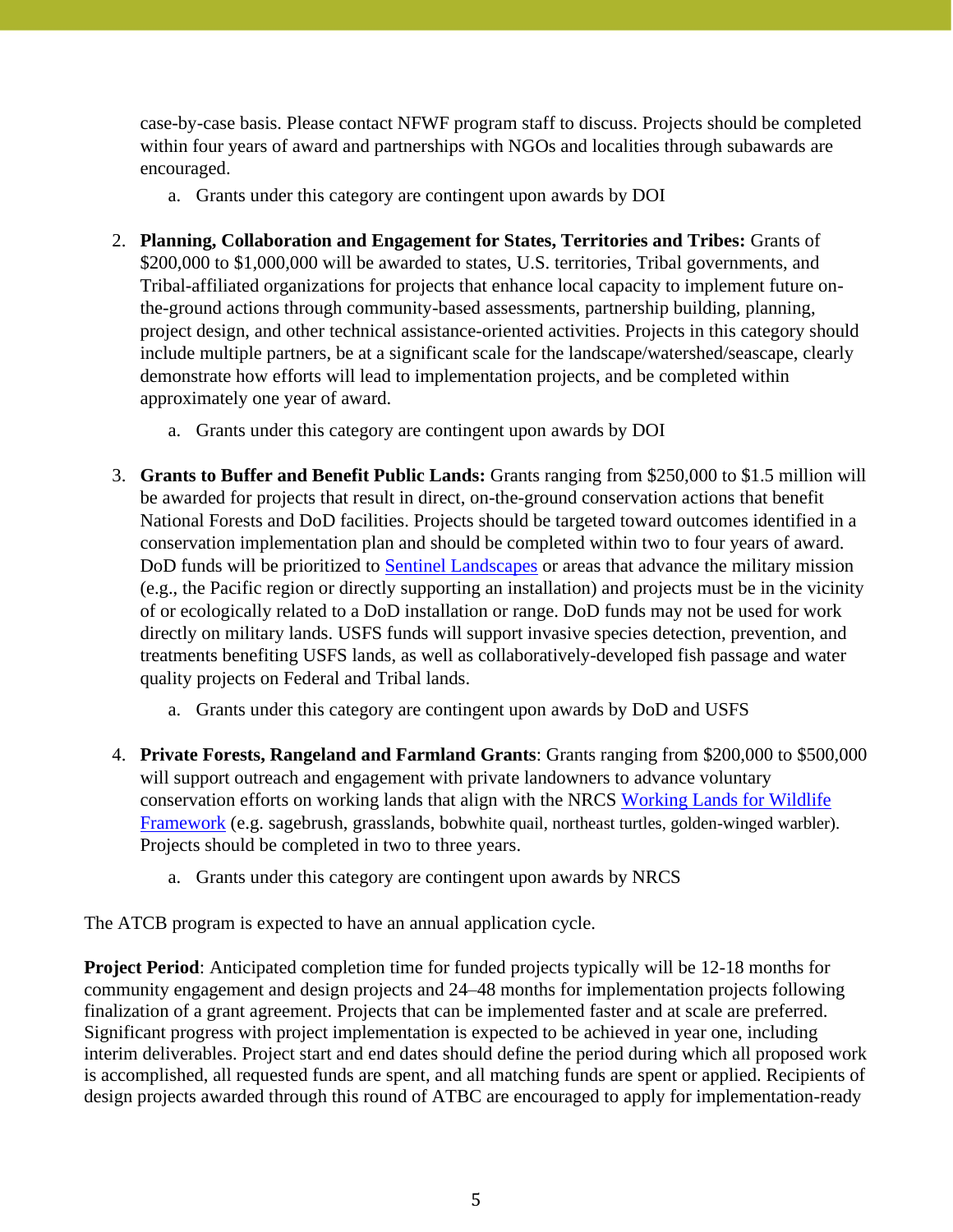projects in future RFP cycles. It is important for applicants who look to phase in other implementation projects over time, to articulate the phases in which they anticipate implementing to ensure the review panel has a complete understanding of the project breadth.

**Matching Funds**: Non-federal match helps demonstrate broad support for the project and may be required by the federal funding requirements. The following is the minimum match (in-kind and cash) requirements requested from potential applicants:

| <b>Recipient Type</b> | <b>Federal cost</b><br>share | Non-federal cost share |
|-----------------------|------------------------------|------------------------|
| All entities          | 100% of costs                | Not required           |

#### **DoD Conservation and Restoration Funds**

#### **DOI Conservation and Restoration Funds**

| <b>Recipient Type</b>       | <b>Federal cost</b><br>share | <b>Non-federal cost share</b>                     |
|-----------------------------|------------------------------|---------------------------------------------------|
| <b>States</b>               | 90% of costs                 | 10% of costs, of which at least 2.5% must be cash |
| Indian Tribes & territories | 97% of costs                 | 3% of costs, of which at least .75% must be cash  |

## **NRCS Technical Assistance Funds**

| <b>Federal cost</b><br><b>Recipient Type</b><br>share |              | Non-federal cost share |
|-------------------------------------------------------|--------------|------------------------|
| All entities                                          | 50% of costs | 50% of costs           |

#### **USFS Conservation and Restoration Funds**

| <b>Recipient Type</b> | <b>Federal cost</b><br>share | Non-federal cost share |
|-----------------------|------------------------------|------------------------|
| All entities          | 80% of costs                 | 20% of costs           |

Applicants who are unable to meet these minimum requirements are still encouraged to apply and to proactively contact NFWF staff before submission. Where possible, NFWF will work with potential applicants to help meet these minimum requirements. Applicants are encouraged to describe federal partner contributions in the proposal narrative, although those contributions will not count toward match except for DoD REPI funds which count as non-federal funds for match purposes. Higher match ratios and contributions from a diversity of partners are encouraged. Matching contributions may include cash, in-kind contributions of staff and volunteer time, work performed, materials and services donated, or other tangible contributions to the project objectives and outcomes. In addition, eligible indirect costs (that would not be paid with requested grant funding) may be applied as match. To be eligible, matching contributions must be spent or applied during the period of performance indicated in the application. For additional guidance on match, please see Appendix 3.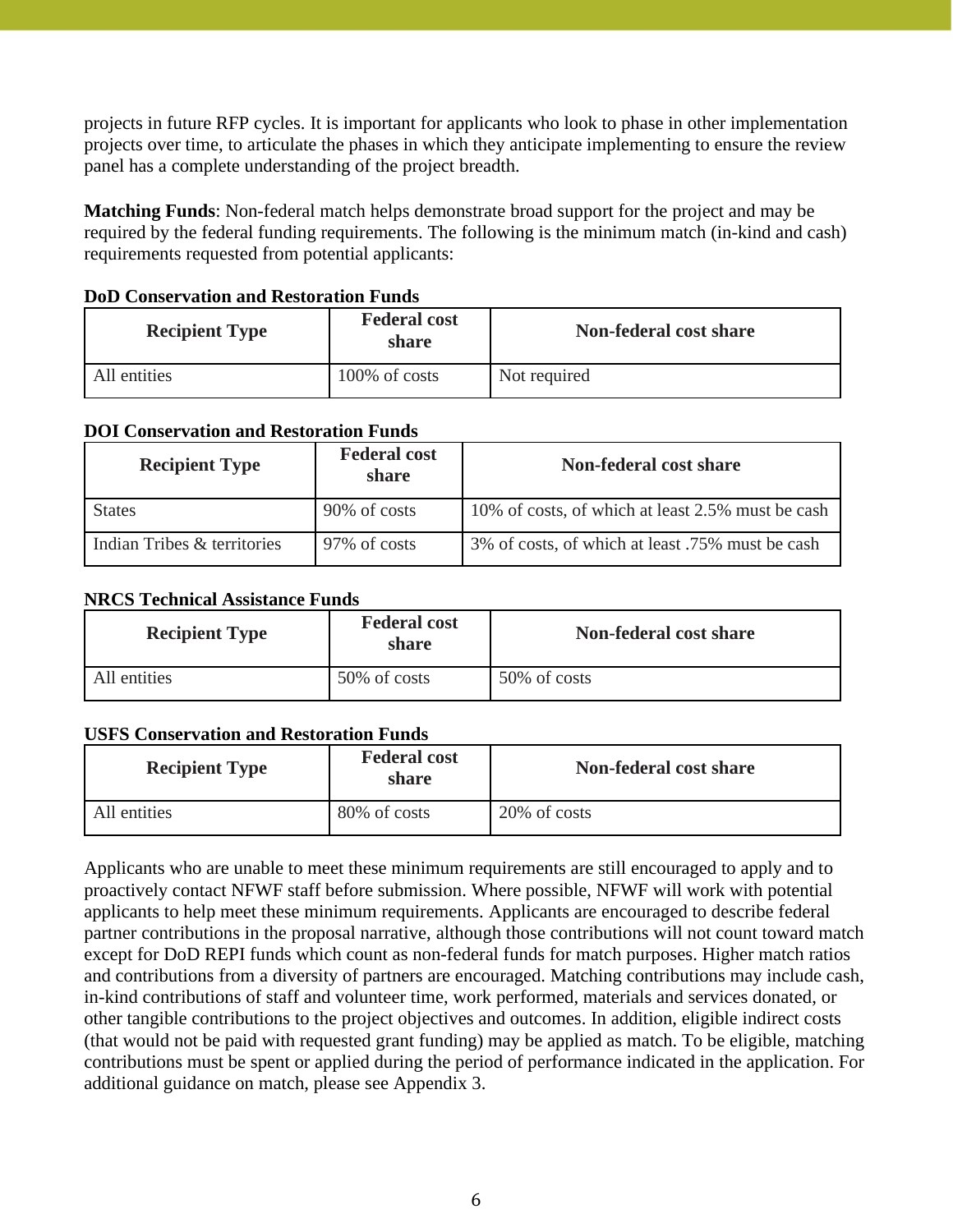# **ELIGIBILITY**

Based on legislative funding authorities, the DOI funding in this round can only support states, territories, Tribal governments, and Tribal-affiliated organizations.

## **Eligible and Ineligible Entities**

- State government agencies, territories of the United States, and Indian Tribes<sup>2</sup> are eligible to apply for all four grant categories.
- **Non-profit 501(c) organizations, local governments, municipal governments, and educational institutions** are eligible to apply for grants in categories (3) Grants to Buffer and Benefit Public Lands, and (4) Private Forests and Farmland.

Ineligible applicants include U.S. Federal government agencies, businesses, unincorporated individuals, and international organizations. For additional details on individual funders restrictions and priorities, please see Appendix 2.

## **Ineligible Uses of Grant Funds**

- Federal funds and matching contributions may not be used to procure or obtain equipment, services, or systems (including entering into or renewing a contract) that uses telecommunications equipment or services produced by Huawei Technologies Company or ZTE Corporation (or any subsidiary or affiliate of such entities) as a substantial or essential component, or as critical technology of any system. Refer to Public Law 115-232, section 889 for additional information.
- Program funds and matching contributions may not be used to support political advocacy, fundraising, lobbying, litigation, terrorist activities or Foreign Corrupt Practices Act violations.
- Federal funds may not be used to support ongoing efforts to comply with legal requirements, including permit conditions, mitigation and settlement agreements. However, grant funds may be used to support projects that enhance or improve upon existing baseline compliance efforts.

<sup>&</sup>lt;sup>2</sup> The term "Indian Tribe" has the meaning given the term in section 4 of the Indian Self-Determination and Education Assistance Act (25 U.S.C. § 5304). "Indian tribe" or "Indian Tribe" means any Indian tribe, band, nation, or other organized group or community, including any Alaska Native village or regional or village corporation as defined in or established pursuant to the Alaska Native Claims Settlement Act (85 Stat. 688), which is recognized as eligible for the special programs and services provided by the United States to Indians because of their status as Indians. 25 U.S.C. § 5304(e).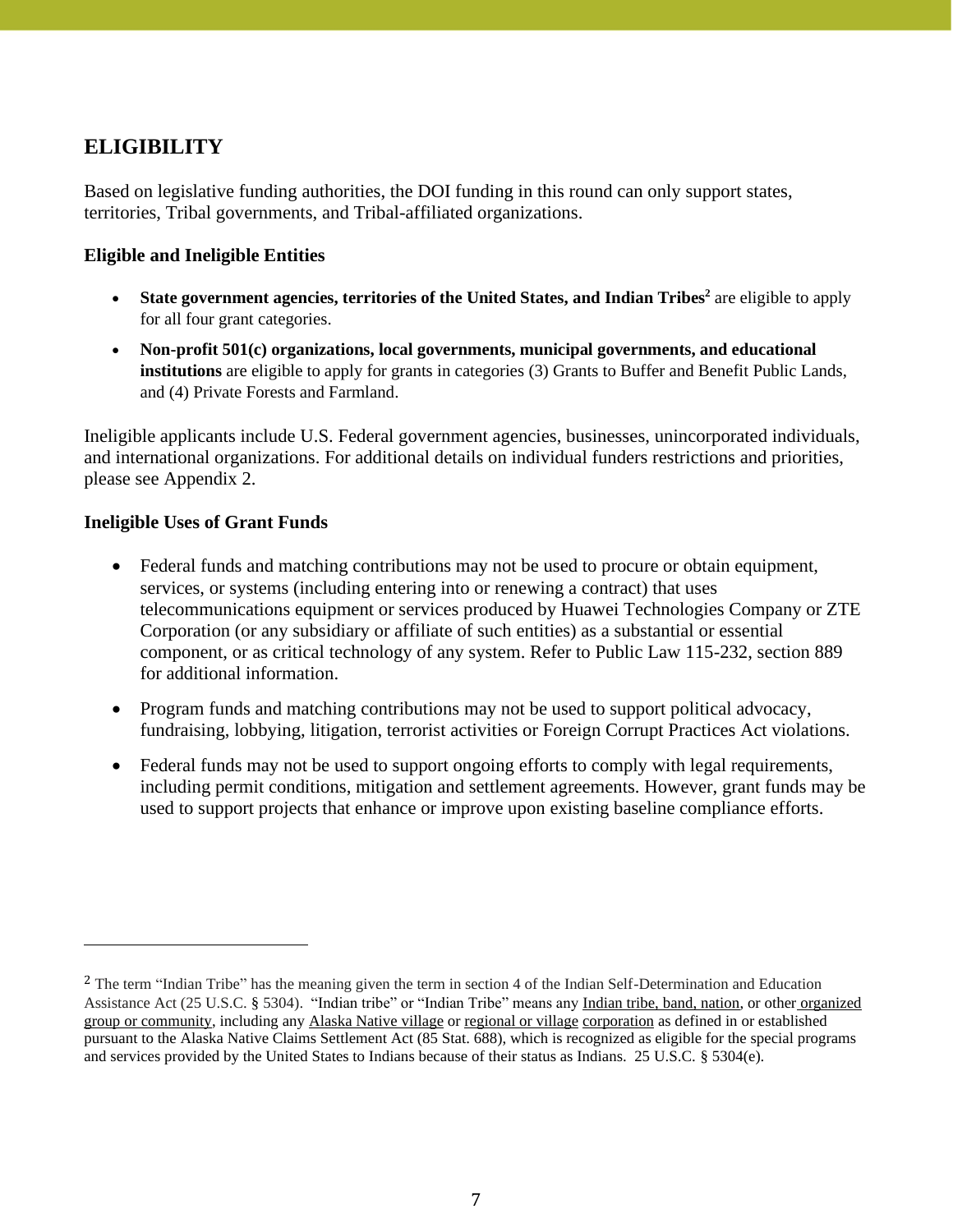# **EVALUATION CRITERIA**

All proposals will be screened for relevance, accuracy, completeness and compliance with NFWF and funding source policies. Proposals will then be evaluated by review teams representing the relevant funders and technical experts based primarily on the extent to which they meet the following three criteria:

**Program Goals and Priorities** – Project has specific, quantifiable performance metrics to evaluate project success. Project builds off of an existing conservation or recovery plan, addresses one or more of the program priorities listed on page two, and aligns with agency funding priorities as specified in Appendix 2.

**Technical Merit** – Project is technically sound and feasible, and the proposal sets forth a clear, logical and achievable work plan and timeline. Project engages appropriate technical experts throughout project planning, design and implementation to ensure activities are technically sound and feasible.

**Budget** – Costs are allowable, reasonable and budgeted in accordance with NFWF's [Budget Instructions](https://www.nfwf.org/apply-grant/application-information/budget-instructions) cost categories. Federally funded projects must be in compliance with 2 [CRF](https://www.ecfr.gov/current/title-2/subtitle-A/chapter-II/part-200) 200 as applicable.

Additional factors that will be considered when reviewing proposals include:

**Partnership and Community Impact** – The applicant organization partners with, elevates, and engages collaboratively with or directly represents diverse local community members, leaders, community-based organizations, and other relevant stakeholders to develop and implement the proposed project. This ensures long-term sustainability and success of the project, integration into local programs and policies, and community acceptance of proposed restoration actions. Projects in line with Justice40 will be prioritized. These include projects where non-traditional partners or communities are engaged—or are applicants themselves—thereby benefitting underserved communities and broadening the sustained impact from the project. Efforts to develop capacity in these non-traditional partners are encouraged.

**Cost-Effectiveness** – Cost-effectiveness analysis identifies the economically most efficient way to meet project objectives. Project includes a cost-effective budget that balances performance risk and efficient use of funds. Cost-effectiveness evaluation includes, but is not limited to, an assessment of effective direct/indirect costs across all categories in the proposed budget according to the type, size and duration of project and project objectives. Project budgets will be compared to similar projects to ensure proposed costs across all budget categories are reasonable for the activities being performed and the outcomes proposed.

**Monitoring** – Project includes a plan for monitoring progress during and after the proposed project period to track project success and adaptively address new challenges and opportunities as they arise.

**Long-term Sustainability** – Project will be maintained to ensure benefits are achieved and sustained over time. This should include how future funding will be secured to implement necessary long-term monitoring and maintenance activities.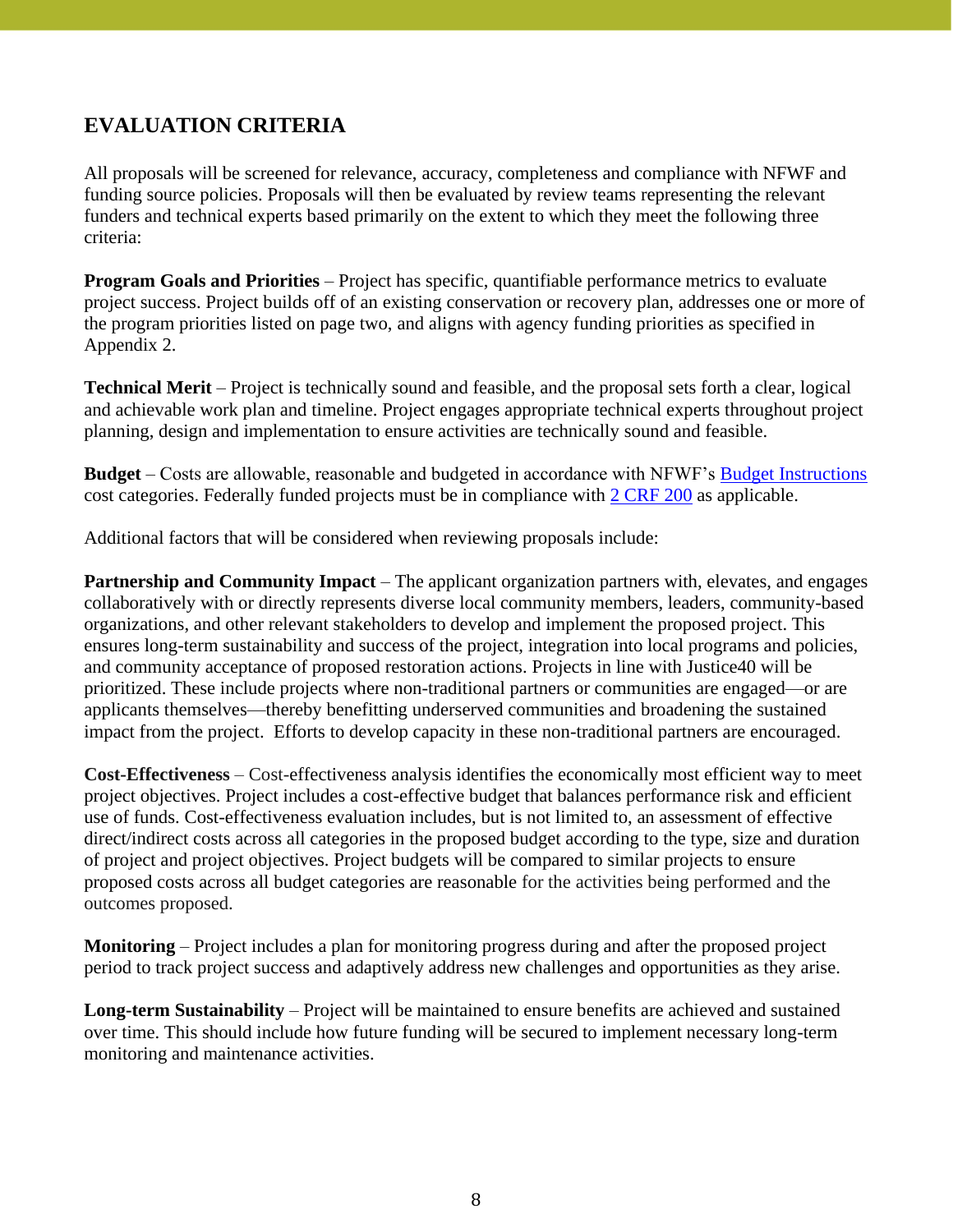## **OTHER**

**Procurement** – If the applicant chooses to specifically identify proposed Contractor(s) for Services, an award by NFWF to the applicant does not constitute NFWF's express written authorization for the applicant to procure such specific services noncompetitively. When procuring goods and services, NFWF recipients must follow documented procurement procedures which reflect applicable laws and regulations. Tribes may utilize their own procurement policies and procedures.

**Equipment** – Applicants are encouraged to rent equipment where possible and cost-effective or use matching funds to make those purchases. NFWF acknowledges, however, that some projects may only be completed using NFWF funds to procure equipment. For requests for equipment purchases, please provide sufficient justification in the budget section of the proposal.

**Publicity and Acknowledgment of Support** – Award recipients will be required to grant NFWF the right and authority to publicize the project and NFWF's, and the federal funding partner's, financial support for the grant in press releases, publications, and other public communications. Recipients may also be asked by NFWF to provide high-resolution (minimum 300 dpi) photographs depicting the project.

**Receiving Award Funds** – Award payments will be made as reimbursable payments or advances based on imminent need. Projects may request funds for reimbursement at any time after completing a signed agreement with NFWF. A request of an advance of funds must be due to an imminent need of expenditure and must detail how the funds will be used and provide justification and a timeline for expected disbursement of these funds. Please see [2 CFR 200.305](https://www.ecfr.gov/current/title-2/subtitle-A/chapter-II/part-200/subpart-D/section-200.305) regarding payments.

**Compliance Requirements** – Projects selected may be subject to requirements under the National Environmental Policy Act (NEPA), Endangered Species Act (ESA; state and federal), National Historic Preservation Act (NHPA), and Clean Water Act (CWA). Documentation of compliance with these regulations must be approved prior to initiating activities that disturb or alter habitat or other features of the project site(s). Applicants should budget time and resources to obtain the needed approvals. As may be applicable, successful applicants may be required to comply with additional Federal, state or local requirements and obtain all necessary permits and clearances. Projects on Tribal lands must comply with all Tribal laws, regulations, and policies.

**Permits** – Successful applicants will be required to provide sufficient documentation that the project expects to receive or has received all necessary permits and clearances to comply with any Federal, state or local requirements. Where projects involve work in the waters of the United States, NFWF strongly encourages applicants to conduct a permit pre-application meeting with the Army Corps of Engineers prior to submitting their proposal. In some cases, if a permit pre-application meeting has not been completed, NFWF may require successful applicants to complete such a meeting prior to grant award. The costs associated with compliance with NEPA, ESA, NHPA, and CWA should be included in the overall project budget.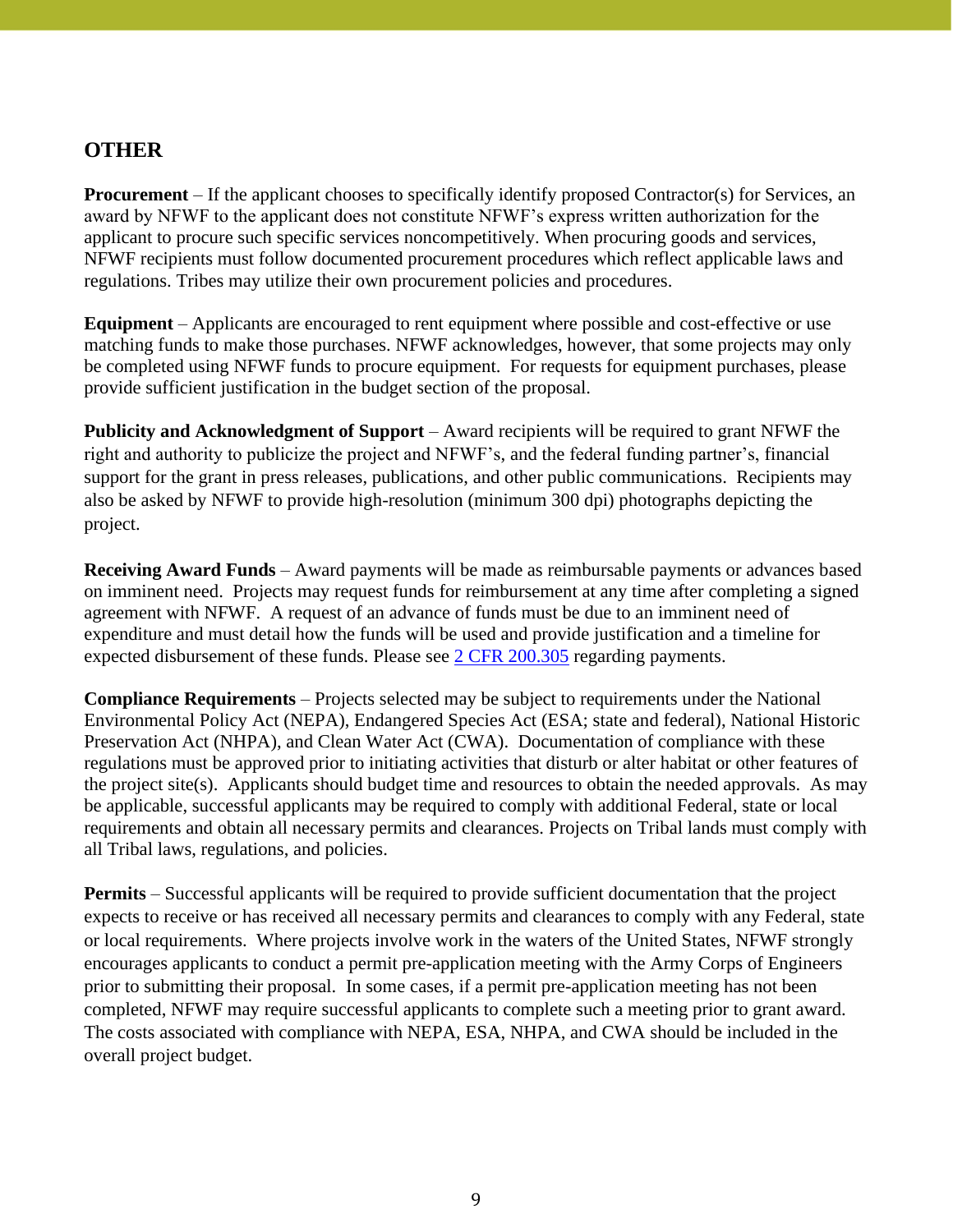**Environmental Services** – NFWF funds projects in pursuit of its mission to sustain, restore and enhance the nation's fish, wildlife, plants and habitats for current and future generations. NFWF recognizes that some benefits from projects may be of value with regards to credits on an environmental services market (such as a carbon credit market). NFWF does not participate in, facilitate, or manage an environmental services market nor does NFWF assert any claim on such credits.

**Intellectual Property** – Intellectual property created using NFWF awards may be copyrighted or otherwise legally protected by award recipients. NFWF may reserve the right to use, publish, and copy materials created under awards, including posting such material on NFWF's website and featuring it in publications. NFWF may use project metrics and spatial data from awards to estimate societal benefits that result and to report these results to funding partners. These may include but are not limited to: habitat and species response, species connectivity, water quality, water quantity, risk of detrimental events (e.g., wildfire, floods), carbon accounting (e.g., sequestration, avoided emissions), environmental justice, and diversity, equity, and inclusion.

**Applicant Demographic Information** – In an effort to better understand diversity in our grantmaking, NFWF is collecting basic demographic information on applicants and their organizations via a voluntary survey form (available in Easygrants). This information will not be shared externally or with reviewers and will not be considered when making grant decisions. For more details, please see the tip sheet and the Uploads section of Easygrants.

## **TIMELINE**

Dates of activities are subject to change. Please check the program page of the NFWF website for the most current dates and information at [www.nfwf.org/challenge.](http://www.nfwf.org/challenge)

Review Period July–November 2022 Awards Announced November 2022

Applicant Webinar Thursday, May 19, 2022, 2 PM – 4 PM ET Full Proposal Due Date Thursday, July 21, 2022

## **HOW TO APPLY**

All application materials must be submitted online through National Fish and Wildlife Foundation's Easygrants system.

1. Go to [easygrants.nfwf.org](https://easygrants.nfwf.org/) to register in our Easygrants online system. New users to the system will be prompted to register before starting the application (if you already are a registered user, use your existing login). Enter your applicant information. Please disable the pop-up blocker on your internet browser prior to beginning the application process.

2. Once on your homepage, click the "Apply for Funding" button and select this RFP's "Funding Opportunity" from the list of options.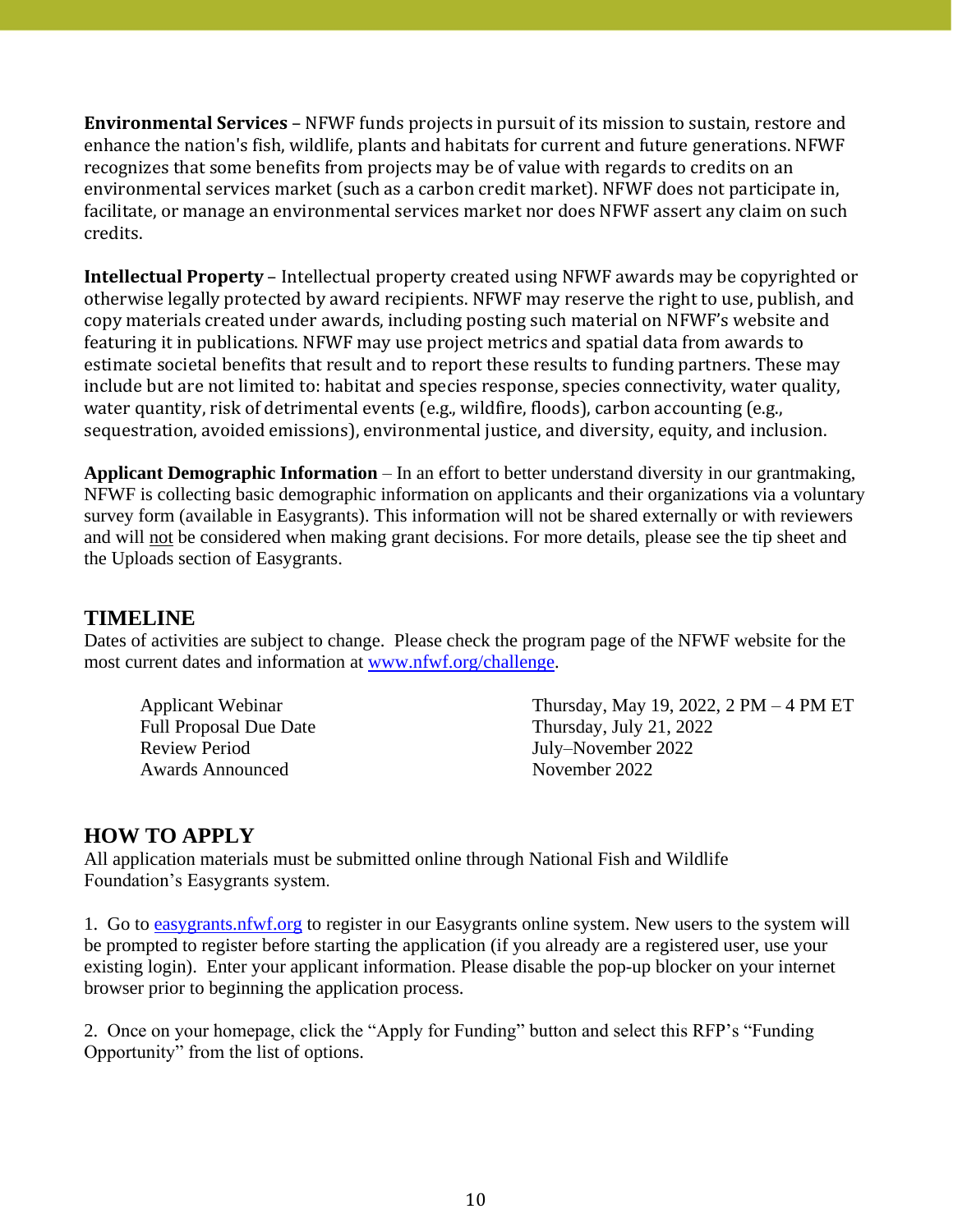3. Follow the instructions in Easygrants to complete your application. Once an application has been started, it may be saved and returned to at a later time for completion and submission.

# **APPLICATION ASSISTANCE**

A *Tip Sheet* is available for quick reference while you are working through your application. This document can be downloaded [here.](https://www.nfwf.org/sites/default/files/2022-05/atbc-2022-tip-sheet.pdf)

Additional information to support the application process can be accessed on the NFWF website's [Applicant Information](https://www.nfwf.org/apply-grant/application-information/budget-instructions) page.

Before submitting a proposal, applicants are encouraged to discuss project ideas with NFWF's staff. All questions on applications and agency funding priorities should be directed to NFWF. NFWF will coordinate with funding partners to answer applicant questions regarding this RFP.

For more information or questions about this RFP, please contact:

Rachel M. Dawson (she/her) Program Director | National Programs National Fish and Wildlife Foundation 202-595-2643 direct [Rachel.Dawson@nfwf.org](mailto:Rachel.Dawson@nfwf.org)

Syd Godbey (she/her) Program Manager | National Programs National Fish and Wildlife Foundation 202-595-2612 direct [Sydney.Godbey@nfwf.org](mailto:Sydney.Godbey@nfwf.org)

For issues or assistance with our online Easygrants system, please contact: Easygrants Helpdesk Email: [Easygrants@nfwf.org](mailto:Easygrants@nfwf.org) Voicemail: 202-595-2497 Hours: 9:00 am to 5:00 pm ET, Monday-Friday. Include: your name, proposal ID #, e-mail address, phone number, program you are applying to, and a description of the issue.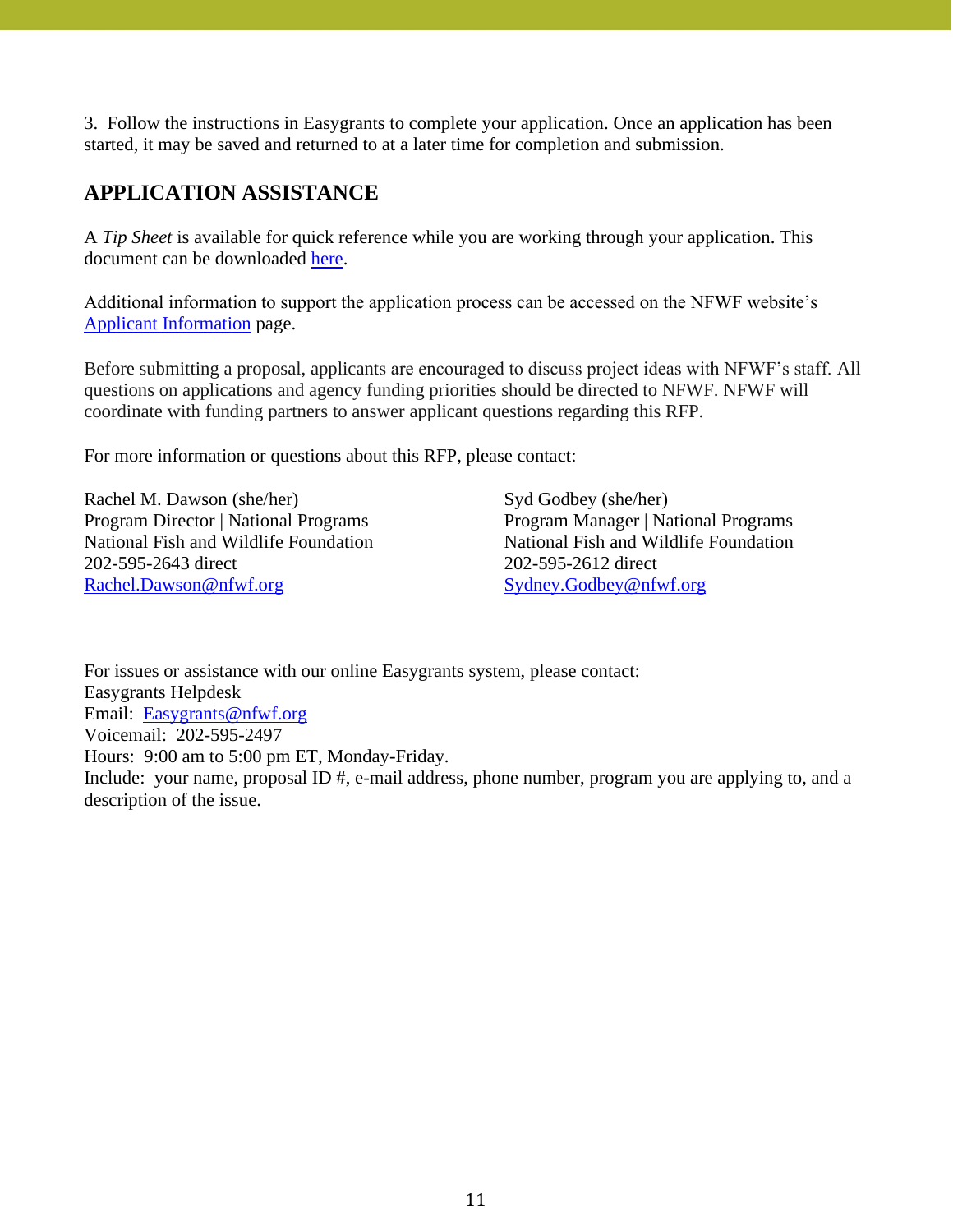# **APPENDIX 1: PROJECT LEVEL METRICS**

To better gauge progress on individual grants and to ensure greater consistency of project data provided by multiple grants, the Easygrants application includes a list of standard metrics options for describing project impacts and reporting outcomes. We ask that applicants select **only the most relevant** metrics associated with the landscape level work being proposed from this list for their project.

| <b>Activity</b>                    | <b>Metric</b>                                                              | <b>Guidance</b>                                                                                                                                                                                                                                                                                                                                                                                                                                                                                           |
|------------------------------------|----------------------------------------------------------------------------|-----------------------------------------------------------------------------------------------------------------------------------------------------------------------------------------------------------------------------------------------------------------------------------------------------------------------------------------------------------------------------------------------------------------------------------------------------------------------------------------------------------|
|                                    |                                                                            |                                                                                                                                                                                                                                                                                                                                                                                                                                                                                                           |
| <b>Habitat Restoration Metrics</b> |                                                                            |                                                                                                                                                                                                                                                                                                                                                                                                                                                                                                           |
|                                    | Acreage of project footprint                                               | Enter the total number of acres impacted by one or more project<br>conservation activities. Only count an acre once, even if multiple activities<br>or treatments will occur on that acre during the project.                                                                                                                                                                                                                                                                                             |
|                                    | Acres under improved management                                            | Enter the number of acres under improved management and indicate the<br>types of practices in the NOTES section. Only count an acre once, even if<br>multiple activities or treatments will occur on that acre during the project.                                                                                                                                                                                                                                                                        |
|                                    | BMP implementation for nutrient or<br>sediment reduction - Acres with BMPs | Enter the # of acres with BMPs. In the NOTES section, indicate the type of<br>BMP(s) (e.g. manure storage) and the method of calculating reduction.<br>DO NOT include managed grazing.                                                                                                                                                                                                                                                                                                                    |
| Habitat<br>Management              | Acres of Managed Grazing                                                   | Enter the number of acres with managed grazing (i.e., promoting plant<br>growth above and below ground, improving wildlife habitat, and<br>maximizing soil carbon through grazing approaches that optimize stocking<br>rates, livestock rotations, utilization rates, and plant rest and recovery,<br>including development of associated grazing infrastructure). Please<br>describe the grazing practices in the NOTES section.                                                                         |
|                                    | Fuels management treatment<br>(mechanical/hand) - Acres treated            | Enter # acres of vegetation treated by mechanical or hand treatments for<br>wildfire risk reduction. In the NOTES, indicate dominant forest type,<br>average frequency (in years) for future treatments, and whether the<br>removed vegetation will be left on site to decompose (Yes/No).                                                                                                                                                                                                                |
|                                    | BMP implementation for stormwater runoff<br>- Acres with BMPs              | Enter the number of acres with Best Management Practices (BMPs) to<br>reduce and manage stormwater runoff. Please include size of area<br>contributing runoff to the BMP.                                                                                                                                                                                                                                                                                                                                 |
|                                    | Land restoration-Acres restored                                            | Enter # acres of habitat restored. In the NOTES, specify landcover prior to<br>restoration (barren, cropland, grass, shrub) and post-restoration<br>(broadleaf, conifer, redwood, grassland, shrubland, marsh, wet meadow,<br>tidal marsh, swamp)                                                                                                                                                                                                                                                         |
|                                    | Land restoration-Acres of field buffers<br>created                         | Enter the number of acres of FIELD BUFFER created. In the NOTES<br>section, specify the landcover type prior to planting (barren, cropland,<br>grassland, shrubland), and the dominant vegetation being planted<br>(grassland, deciduous forest, shrubland, wooded wetland).                                                                                                                                                                                                                              |
|                                    | Land restoration-Acres of trees planted                                    | Enter the number of acres of TREES planted. In the NOTES section,<br>specify the landcover type prior to planting (barren, cropland, grassland,<br>shrubland), and the average number of trees per acre planted.                                                                                                                                                                                                                                                                                          |
| Habitat<br>Restoration             | BMP implementation for prescribed burns-<br>Acres burned                   | Enter # acres with prescribed burning. In the NOTES, specify if private or<br>public land, average frequency (in yrs) for future burning, dominant<br>vegetation burned (forest, shrubland, grassland, cropland, Phragmites<br>marsh). If forest, note if trees were planted in past 10 yrs (Yes/No) & type<br>of forest.                                                                                                                                                                                 |
|                                    | Removal of invasives-acres restored                                        | Enter the number of acres restored by removal or control of INVASIVE<br>SPECIES. In the NOTES section, specify: the vegetation type being<br>removed (herbaceous, shrub, or tree), average frequency (in years) the<br>treatment is expected to occur in the future, and whether the removed<br>vegetation will be left on site to decompose (Yes, No). Projects should<br>include post-removal monitoring and follow-up control efforts as necessary<br>to ensure that invasive species do not reinvade. |
| Habitat<br>Conservation            | Acres protected under long-term easement<br>(permanent or >30-yr)          | Enter the number of acres protected under long-term easement<br>(permanent or >30-yr). Assuming the specific parcel(s) has been                                                                                                                                                                                                                                                                                                                                                                           |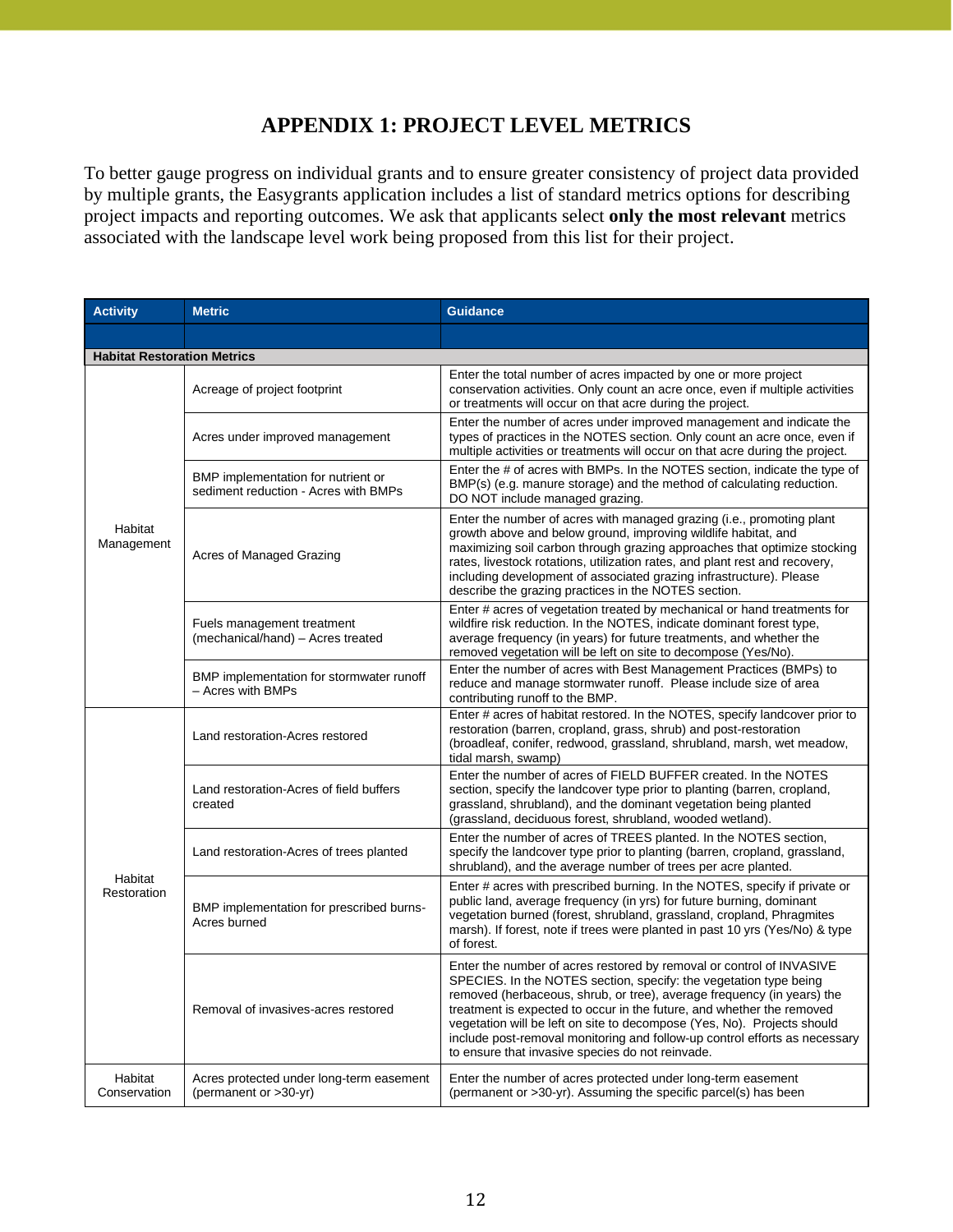|                                                       |                                                                                             | identified, in the NOTES indicate what % of natural land cover would have<br>been cleared in the absence of the easement(s).                                                                                                                                                                                                                                                            |
|-------------------------------------------------------|---------------------------------------------------------------------------------------------|-----------------------------------------------------------------------------------------------------------------------------------------------------------------------------------------------------------------------------------------------------------------------------------------------------------------------------------------------------------------------------------------|
|                                                       | <b>Watershed Restoration Metrics</b>                                                        |                                                                                                                                                                                                                                                                                                                                                                                         |
| Aquatic<br>Organism<br>Passage                        | # passage barriers rectified                                                                | Enter the number of aquatic organism passage barriers rectified. In the<br>NOTES section indicate what type(s) of barrier(s) are being removed or<br>replaced (e.g., culvert, dam).                                                                                                                                                                                                     |
| Improvements                                          | Miles of stream opened                                                                      | Enter the number of miles of previously inaccessible stream habitat<br>opened. In NOTES list the targeted species.                                                                                                                                                                                                                                                                      |
|                                                       | Wetland restoration-Acres restored                                                          | Enter the number of acres of WETLAND habitat restored. In the NOTES<br>section, specify the landcover type prior to and following restoration<br>(barren, cropland, deciduous forest, coniferous forest, shrubland,<br>grassland, herbaceous wetland, wooded wetland, wet meadow).                                                                                                      |
|                                                       | Riparian restoration-Miles restored                                                         | Enter total number of riparian forest miles restored. If you are restoring<br>wetlands use the acres of wetland restored metric.                                                                                                                                                                                                                                                        |
| Stream and<br>Riparian<br>Habitat                     | Floodplain restoration-Acres restored                                                       | Enter # of floodplain acres restored. In the NOTES, indicate % of<br>vegetation on the pre-project site (0-20%, 21-40%, 41-60%, 61-80%, 81-<br>100%) and the dominant vegetation being restored (Broadleaf, Conifer,<br>Redwood, Shrub, Grass, Marsh, Wet meadow, Swamp).                                                                                                               |
|                                                       | Wetland restoration-Acres restored                                                          | Enter # acres of WETLAND (not riparian or instream) habitat restored. In<br>the NOTES, specify landcover prior to restoration (Marsh, Tidal marsh,<br>Wet meadow, Swamp) and indicate % of vegetation on pre-project site (0-<br>20%, 21-40%, 41-60%, 61-80%, 81-100%).                                                                                                                 |
|                                                       | Miles of instream habitat restoration                                                       | Enter the number of miles of instream habitat restored                                                                                                                                                                                                                                                                                                                                  |
| Coastal<br>Habitat                                    | Wetland restoration-Acres restored                                                          | Enter # acres of WETLAND (not riparian or instream) habitat restored. In<br>the NOTES, specify landcover prior to restoration (Marsh, Tidal marsh,<br>Wet meadow, Swamp) and indicate % of vegetation on pre-project site (0-<br>20%, 21-40%, 41-60%, 61-80%, 81-100%).                                                                                                                 |
|                                                       | Beach habitat quality improvements-Miles<br>restored                                        | Enter the number of beach/shoreline miles restored                                                                                                                                                                                                                                                                                                                                      |
|                                                       | Volume (gallons) of stormwater storage<br>added                                             | Enter the volume (in gallons) of stormwater storage added through green<br>infrastructure improvements. Include projection of gallons for stormwater<br>captured or infiltrated annually                                                                                                                                                                                                |
| Green<br>Stormwater                                   | Square feet of impervious surface<br>removed or retrofitted                                 | Enter the square footage of impervious surface removed or retrofitted                                                                                                                                                                                                                                                                                                                   |
| Infrastructure                                        | Square feet of green infrastructure installed                                               | Enter the square footage of green infrastructure installed                                                                                                                                                                                                                                                                                                                              |
|                                                       | Number of trees planted                                                                     | Enter the number of trees planted (include species, tree size, planting<br>density and anticipated total acres of tree planting)                                                                                                                                                                                                                                                        |
| Invasive<br>Species<br>Control                        | Removal of invasives-Acres restored                                                         | Enter the number of acres restored by removal or control of INVASIVE<br>SPECIES, including any re-treatments. In the NOTES section, specify: the<br>vegetation type being removed (herbaceous, shrub, or tree), average<br>frequency (in years) the treatment is expected to occur in the future, and<br>whether the removed vegetation will be left on site to decompose (Yes,<br>No). |
|                                                       | <b>Water Quality and Quantity Metrics</b>                                                   |                                                                                                                                                                                                                                                                                                                                                                                         |
|                                                       | BMP implementation for nutrient or<br>sediment reduction-Lbs N avoided<br>(annually)        | Enter the amount of nitrogen prevented from entering system annually and<br>indicate method of calculating reduction in NOTES section.                                                                                                                                                                                                                                                  |
| <b>Water Quality</b>                                  | <b>BMP</b> implementation for nutrient or<br>sediment reduction-Lbs P avoided<br>(annually) | Enter the amount of phosphorous prevented from entering system<br>annually and indicate method of calculating reduction in NOTES section.                                                                                                                                                                                                                                               |
|                                                       | BMP implementation for nutrient or<br>sediment reduction-Lbs sediment avoided<br>(annually) | Enter the amount of sediment prevented from entering system annually<br>and indicate method of calculating reduction in NOTES section.                                                                                                                                                                                                                                                  |
| Water<br>Quantity                                     | Improved irrigation practices-Acre feet of<br>water conserved                               | Enter the number of acre feet of water conserved and indicate method of<br>calculating water conservation in the NOTES section.                                                                                                                                                                                                                                                         |
| <b>Migrations Metrics</b>                             |                                                                                             |                                                                                                                                                                                                                                                                                                                                                                                         |
| Migrations and                                        | Miles of fencing improved or removed                                                        | Specify the number of miles of derelict fencing removed or improved                                                                                                                                                                                                                                                                                                                     |
| Corridors                                             | # road crossing improvements                                                                | Enter the number or wildlife road crossings improved                                                                                                                                                                                                                                                                                                                                    |
| Planning,<br>research,                                | # monitoring studies completed                                                              | Enter the number of monitoring studies completed                                                                                                                                                                                                                                                                                                                                        |
| monitoring                                            |                                                                                             | Enter the number of studies used for monitoring and development of<br>future projects                                                                                                                                                                                                                                                                                                   |
| <b>Public Access and Community Engagement Metrics</b> |                                                                                             |                                                                                                                                                                                                                                                                                                                                                                                         |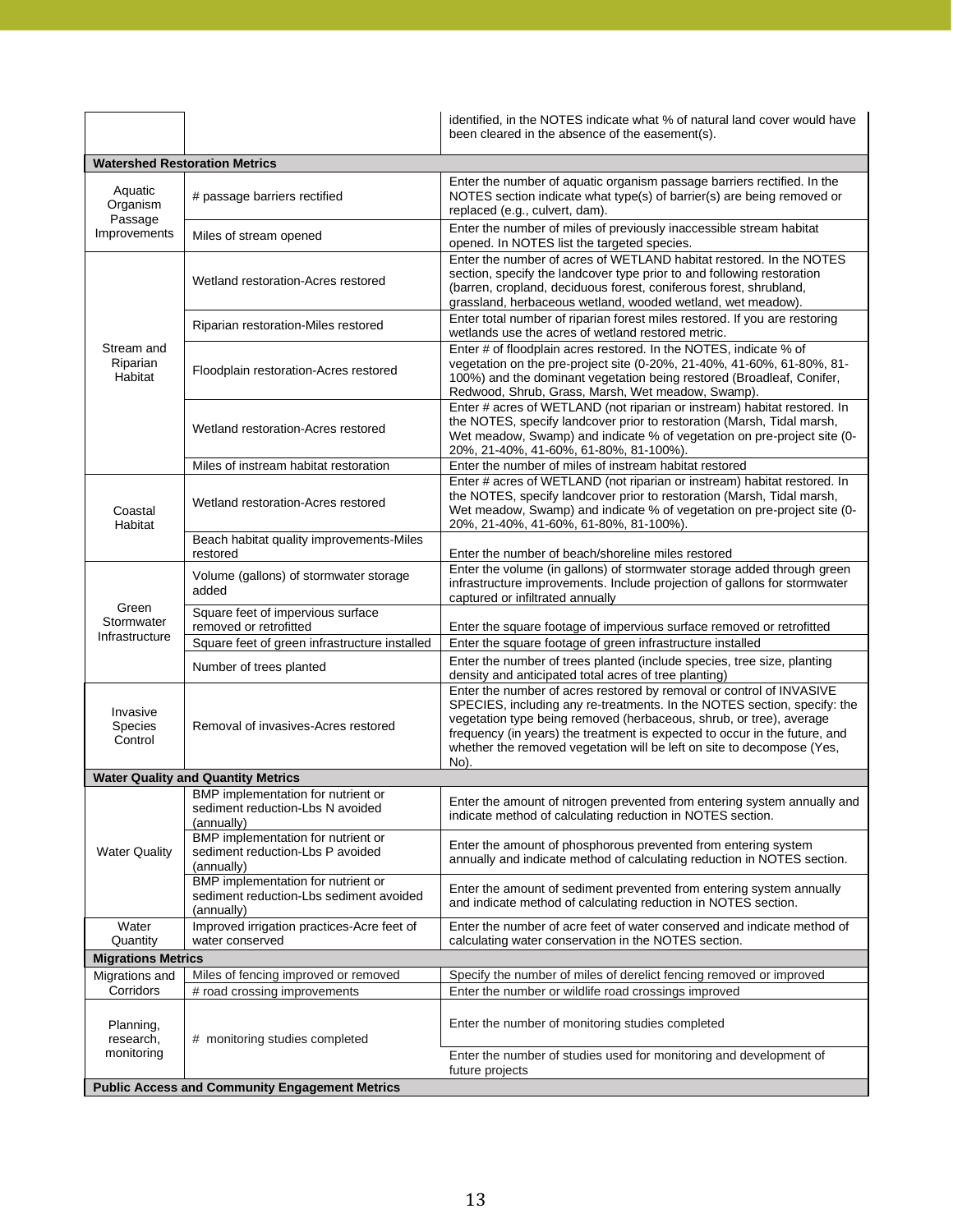|                          | Green Infrastructure - acres of greenspace                                  | Enter the acres of neighborhood green space and habitat created or<br>improved                                                                                                                                                                                                                   |
|--------------------------|-----------------------------------------------------------------------------|--------------------------------------------------------------------------------------------------------------------------------------------------------------------------------------------------------------------------------------------------------------------------------------------------|
|                          | # of acres opened to public access                                          | Enter the number of miles of trails or river walks developed or improved                                                                                                                                                                                                                         |
| <b>Public Access</b>     | # of miles of stream/river opened to public<br>access                       |                                                                                                                                                                                                                                                                                                  |
|                          | Green Infrastructure – Number of public<br>access points developed/improved | Enter the number of public access points developed/improved                                                                                                                                                                                                                                      |
|                          | # of volunteer hours                                                        | Enter the # of volunteer hours in this project.                                                                                                                                                                                                                                                  |
|                          | # of organizations contributing to the<br>initiative's conservation goal    | Enter the number of organizations contributing to the initiative's<br>conservation goal.                                                                                                                                                                                                         |
| Community<br>Engagement  | # of people targeted                                                        | Enter the number of people targeted by outreach, training, or technical<br>assistance activities. In the NOTES, if applicable, note the number of<br>people in the Historically Underserved or Special Emphasis categories.                                                                      |
| # of people reached      |                                                                             | Enter the number of people who responded to an offer of outreach,<br>training, or technical assistance. This number should be a subset of the #<br>of people targeted. In the NOTES, if applicable, note the number of people<br>in the Historically Underserved or Special Emphasis categories. |
| <b>Economic Metrics</b>  |                                                                             |                                                                                                                                                                                                                                                                                                  |
|                          | # jobs created                                                              | Enter the number of new jobs created. If applicable, in the NOTES section<br>report the number of new jobs created for people in the Historically<br>Underserved, Tribal or Special Emphasis categories.                                                                                         |
| Jobs<br># jobs sustained |                                                                             | Enter the number of jobs sustained. If applicable, in the NOTES section<br>report the number of jobs sustained for people in the Historically<br>Underserved or Special Emphasis categories.                                                                                                     |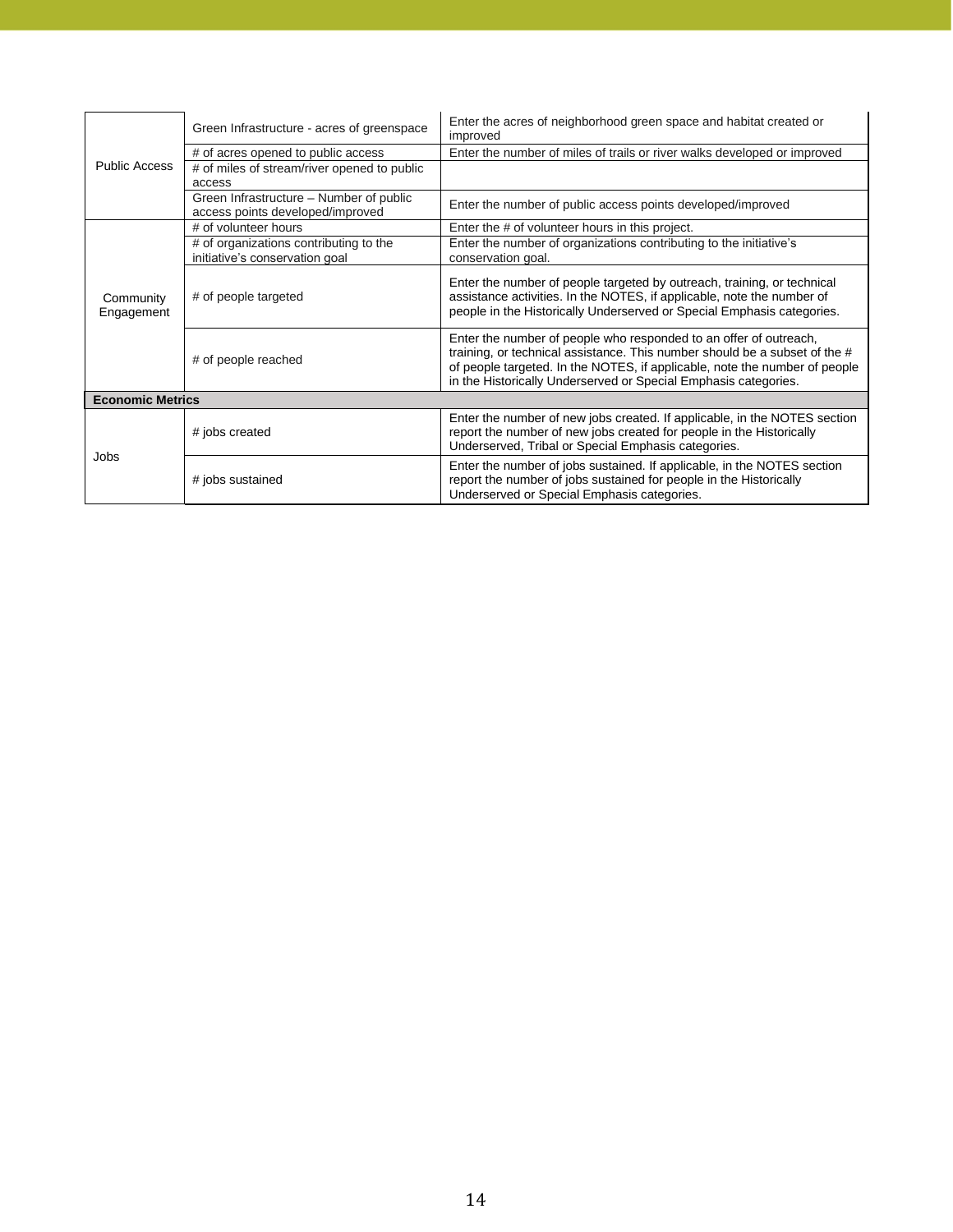# **APPENDIX 2: AGENCY FUNDING DETAILS**

## **Department of Defense**

The Department of Defense (DoD) is providing \$5 million to fund projects that support the goals of an existing [Sentinel Landscape,](https://sentinellandscapes.org/landscapes/) advance conservation goals in the Pacific, or address installation-level offbase species and habitat goals. This funding may be counted as "non-federal" matching funds for the project. Projects must meet the requirements of this RFP and propose a project *in the vicinity of or ecologically related to* a DoD installation or range. DoD funds *cannot* be used to support projects directly on military lands (i.e., "inside the fence line" of the DoD installation or range). The proposal narrative should clearly describe the encroachment challenges, environmental hazards or resource concerns that threaten the military mission, the conservation or nature-based solution proposed to address those threats, and how the project will maintain and improve military resilience and directly benefit defense mission capabilities of the DoD installation or landscape the project is associated with. Applications involving military installation projects should provide evidence demonstrating coordination with the appropriate military installation(s).

## **Department of the Interior**

Funding from the Department of the Interior (DOI) can only be awarded to state government agencies, territories of the United States, and Indian Tribal governments for implementing voluntary ecosystem restoration projects on public and private land, with a priority for cross-boundary projects. Other entities are encouraged to partner with States, Territories, and Tribal governments as subrecipients of a larger project they submit. Approximately, \$70 million of DOI funding will be made available to support projects that advance the goals of this RFP and align with existing or developing landscape or species conservation plan.

## **U.S. Forest Service**

U.S. Forest Service (USFS) is providing \$7 million to advance the goals of Challenge program. This includes \$5 million to support invasive species detection, prevention and treatments benefiting USFS lands. An additional \$2 million will support collaborative-based landscape-scale restoration projects that restore water quality or fish passage on federal or Indian forest land or rangelands. USFS gives priority to project proposals that would result in the most miles of streams being restored for the lowest amount of Federal funding.

## **Natural Resources Conservation Service**

The Natural Resources Conservation Service (NRCS) is providing \$1 million of technical assistance funding through this RFP to support outreach and engagement with private landowners to advance voluntary conservation efforts on working lands that align with a Working Lands for Wildlife Framework or the landscape goals of this program in partnership with another funding agency. NRCS is also committed to aligning additional financial assistance funds through its state offices to projects that advance the goals of the America the Beautiful Challenge. Applications involving private lands should be shared with the appropriate NRCS State Conservationist for input and guidance before submission.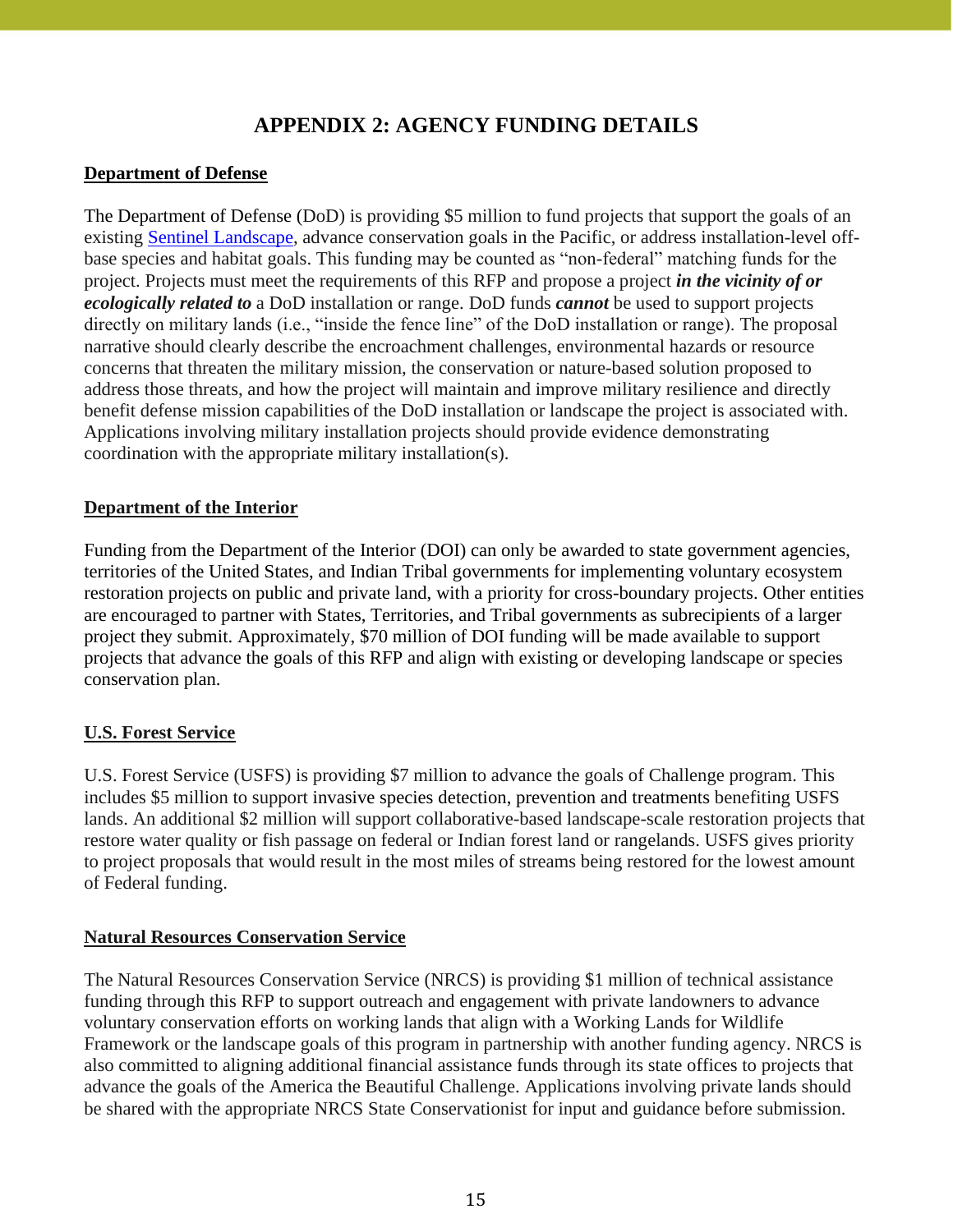# **APPENDIX 3: MATCH REQUIREMENTS**

The non-Federal match required for a recipient to be eligible under this program varies by recipient type, and the source of funds, as follows:

#### **DoD Conservation and Restoration Funds**

| <b>Federal cost</b><br><b>Recipient Type</b><br>share |               | Non-federal cost share |
|-------------------------------------------------------|---------------|------------------------|
| All entities                                          | 100% of costs | Not required           |

## **DOI Conservation and Restoration Funds**

| <b>Recipient Type</b>       | <b>Federal cost share</b> | Non-federal cost share                            |
|-----------------------------|---------------------------|---------------------------------------------------|
| <b>States</b>               | 90% of costs              | 10% of costs, of which at least 2.5% must be cash |
| Indian Tribes & territories | 97\% of costs             | 3% of costs, of which at least .75% must be cash  |

## **NRCS Technical Assistance Funds**

| <b>Recipient Type</b> | <b>Federal cost</b><br>share | Non-federal cost share |
|-----------------------|------------------------------|------------------------|
| All entities          | 50% of costs                 | 50% of costs           |

## **USFS Conservation and Restoration Funds**

| <b>Recipient Type</b> | <b>Federal cost</b><br>share | <b>Non-federal cost share</b> |
|-----------------------|------------------------------|-------------------------------|
| All entities          | 80% of costs                 | 20% of costs                  |

The non-federal share of eligible recipient award costs must include cash **that meets or exceeds** the percentages shown above. The match requirements may be met in all or in part by contributions from a third party, including in-kind contributions of staff and volunteer time, work performed, materials and services donated, or other tangible contributions to the project objectives and outcomes. Recipients may also voluntarily attribute some or all of their allowable indirect costs as matching funds; however, you may only charge to the award the indirect costs calculated against the allowable direct costs charged to the award.

The uniform requirements for matching funds are described in 2 CFR 200.306. Match contributions must be necessary and reasonable for accomplishment of project or program objectives. To be allowable, the recipient's funds and all third-party contributions, including cash and in-kind contributions, must meet the requirements in 2 CFR 200.306. The value of third-party in-kind contributions must be determined in accordance with the standards in 2 CFR 200.306.